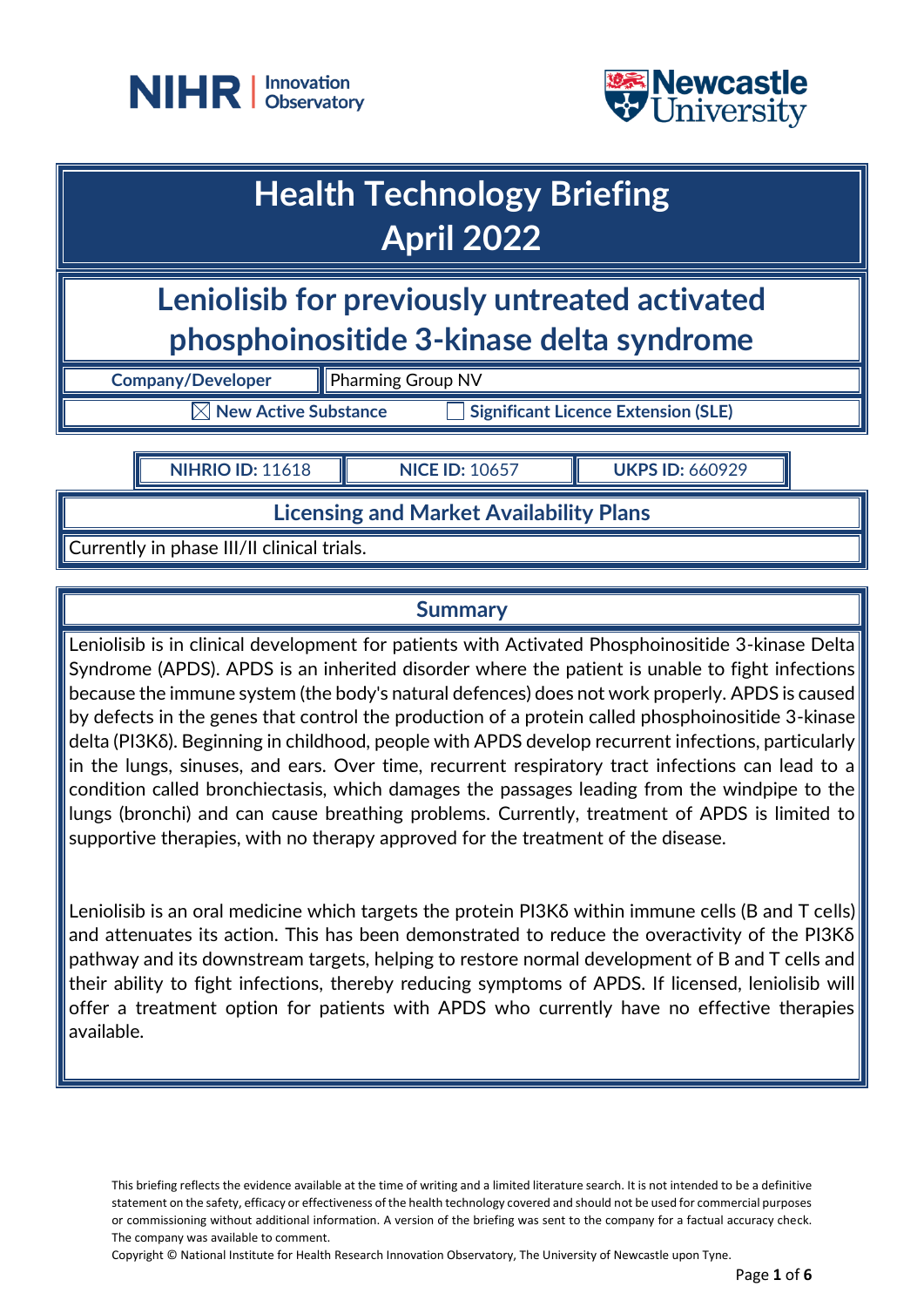



### **Proposed Indication**

֦

Treatment for patients (12 years and older) with Activated phosphoinositide 3-kinase delta syndrome  $(APDS).<sup>1</sup>$ 

# **Technology**

**Description** 

Leniolisib (CDZ173) is a selective phosphoinositide 3- kinase delta (PI3Kδ) inhibitor. <sup>2</sup> Phosphoinositide 3 kinases (PI3Ks) are a class of enzymes fundamental in the regulation of cell metabolism, proliferation and survival. PI3Kδ is one of four isoforms that comprise PI3Ks. $^3$  Leniolisib binds to PI3Kδ and attenuates its action. This has been demonstrated to reduce the overactive PI3K& pathway signalling, which helps to restore normal maturation of B and T cells, thereby reducing symptoms of ADPS, including a patient's ability to fight infections. 4

Leniolisib is currently in clinical development for patients with APDS 12 years and older. In the phase II/III clinical trial (NCT02435173) which was composed of two parts, the first part was an open-label dose escalation study; and the second part was randomised, controlled and triple blinded. In Part 2 (the Phase III trial), patients were administered oral leniolisib 70 $mg$  twice a day for 12 weeks. $^{1,5}$ 

#### Key Innovation

The central role of PI3K $\delta$  is a secondary messenger, regulating numerous cellular functions, such as proliferation, differentiation and survival, of the adaptive immune system (B-cells and to a lesser extent T cells) as well as the innate immune system (neutrophil, mast cells, and macrophages). This strongly indicates | that PI3K $\delta$  is a valid and potentially effective therapeutic target for several immune diseases.<sup>5</sup>

Currently, treatment of APDS is limited to supportive therapies, such as antibiotics, antivirals and immunoglobulin replacement therapy, but there is no therapy approved for the treatment of the disease.<sup>6</sup> If licensed, leniolisib will offer a treatment option for patients with APDS who currently have no effective therapies available.

Regulatory & Development Status

Leniolisib does not currently have Marketing Authorisation in the EU/UK for any indication.

Leniolisib is in phase II clinical development for primary Sjögren's syndrome. $^7$ 

Leniolisib was granted orphan drug designation in the EU in 2020 for the treatment of APDS.<sup>4</sup>

Additionally, in Q1 2022 MHRA accepted the paediatric investigation plan for leniolisib. $^8$ 

## **Patient Group**

Disease Area and Clinical Need

APDS is an inherited disorder where the patient is unable to fight infections because the immune system (the body's natural defences) does not work properly. It is caused by defects in the genes that control the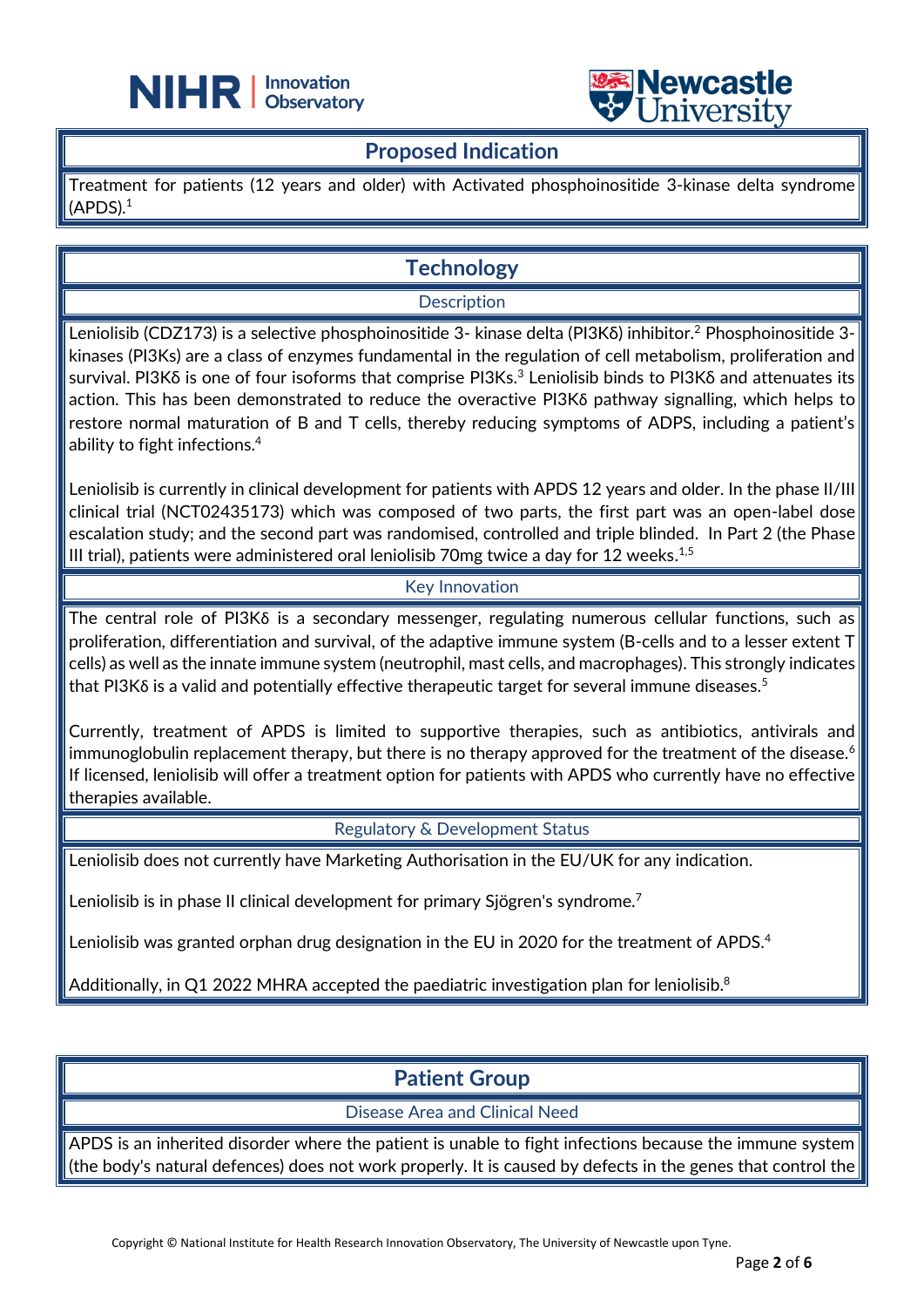



production of a protein called PI3Kδ. This protein is essential for the development of B and T cells, white blood cells that play a key role in the immune system. The defects make PI3Kδ overactive, interfering with the normal development of B and T cells and their ability to fight infections.<sup>4</sup> Beginning in childhood, people with APDS develop recurrent infections, particularly in the lungs, sinuses, and ears. Over time, recurrent respiratory tract infections can lead to a condition called bronchiectasis, which damages the passages leading from the windpipe to the lungs (bronchi) and can cause breathing problems. People with APDS may also have chronic active viral infections, commonly Epstein-Barr virus or cytomegalovirus infections.<sup>9</sup>

In 2020, APDS affected approximately 0.01 in 10,000 people in the European Union (EU), and this data includes patients in the UK. This was equivalent to a total of around 500 people. 4

#### Recommended Treatment Options

Treatment for patients with APDS depends on their individual symptoms: $^{10}$ 

֦

- Infections should be managed quickly with antibiotic (bacterial infections) or antiviral (viral infections) drugs. If patients are at high risk of repeated infections, on-going antibiotic or antiviral drugs may be considered to prevent infections from occurring.
- For patients with poor antibody production, immunoglobulin replacement treatment may be used.
- Haematopoietic stem cell transplantation (HSCT) is the only curative option and, given the risks, may be considered for patients with severe APDS (including for those who have developed a lymphoma).
- Some drugs (such as steroids, sirolimus or the monoclonal antibody rituximab) are able to modify the response of the immune system so they are suitable for patients with features of autoimmunity such as low numbers of blood cells, kidney disease, arthritis, or inflammation of the colon.

| <b>Clinical Trial Information</b> |                                                                                                                                                                                                                                                                                                                                                                                                                                                                                                                                   |  |
|-----------------------------------|-----------------------------------------------------------------------------------------------------------------------------------------------------------------------------------------------------------------------------------------------------------------------------------------------------------------------------------------------------------------------------------------------------------------------------------------------------------------------------------------------------------------------------------|--|
| <b>Trial</b>                      | NCT02859727, EudraCT-2016-000468-41; An Open-label, Non-randomized<br>Extension Study to Evaluate the Long Term Safety, Tolerability, Efficacy and<br>Pharmacokinetics of CDZ173 in Patients With APDS/PASLI (Activated<br>Phosphoinositide 3-kinase Delta Syndrome/p1108-activating Mutation Causing<br>Senescent T Cells, Lymphadenopathy and Immunodeficiency)<br><b>Phase II/III - active, not recruiting</b><br>Location(s): four EU countries, USA, Belarus and Russian Federation<br>Primary completion date: October 2026 |  |
| <b>Trial Design</b>               | Single group assignment, open label                                                                                                                                                                                                                                                                                                                                                                                                                                                                                               |  |
| Population                        | N=37; Subjects 12 to 75 years who participated in the study CCDZ173X2201<br>or were treated previously with PI3Kδ inhibitors other than leniolisib                                                                                                                                                                                                                                                                                                                                                                                |  |
| Intervention(s)                   | Oral leniolisib 140 mg/day                                                                                                                                                                                                                                                                                                                                                                                                                                                                                                        |  |
| Comparator(s)                     | No comparator                                                                                                                                                                                                                                                                                                                                                                                                                                                                                                                     |  |
| Outcome(s)                        | Primary outcome measure:<br>Long term safety and tolerability of leniolisib in patients with APDS/PASLI<br>(p110 delta-activating mutation causing senescent T cells, lymphadenopathy,<br>and immunodeficiency) [time frame: 6 years 3 months]                                                                                                                                                                                                                                                                                    |  |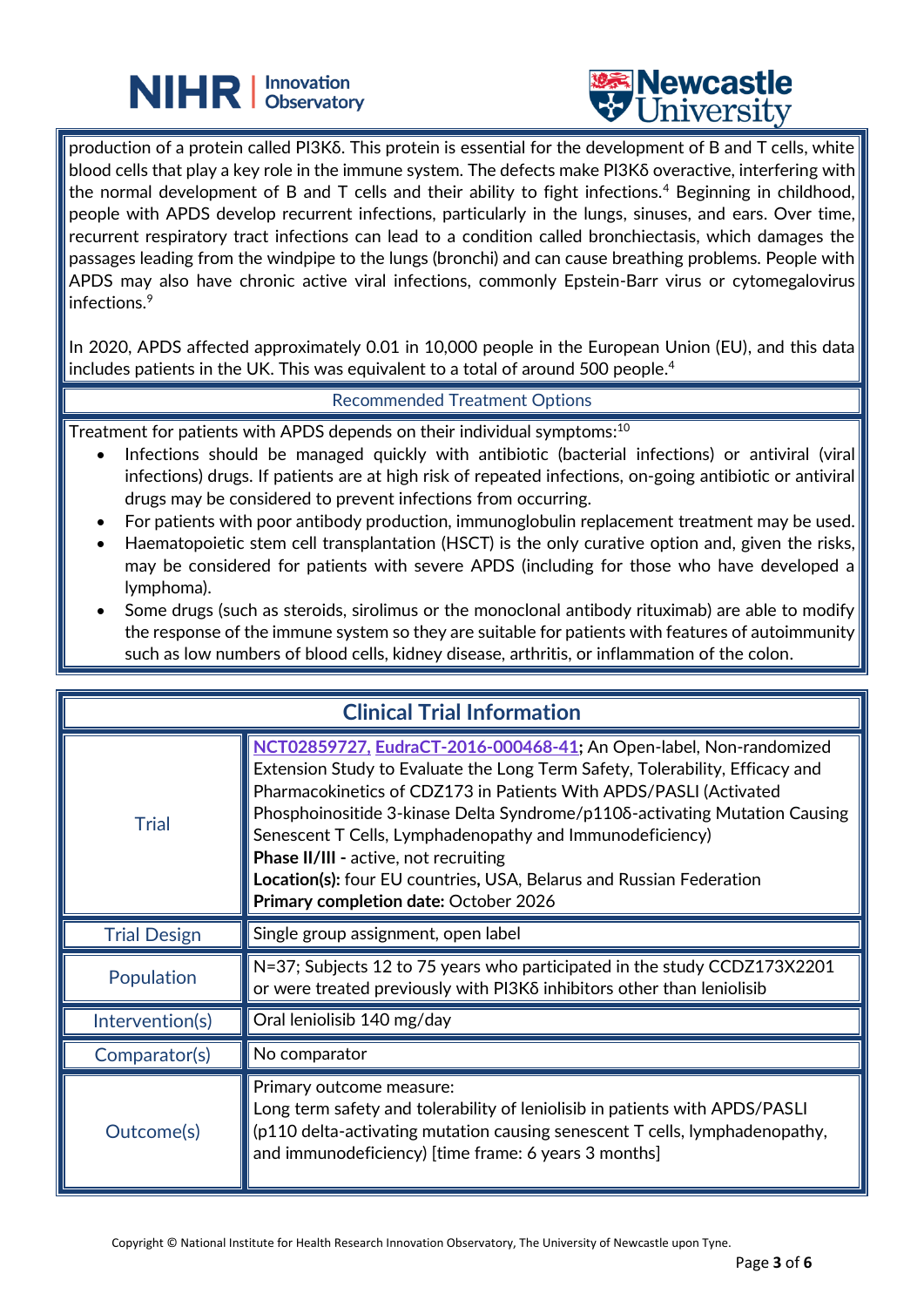



|                    |                                                  | $\triangledown$ CITIVATION |
|--------------------|--------------------------------------------------|----------------------------|
|                    | See trial record for full list of other outcomes |                            |
| Results (efficacy) |                                                  |                            |
| Results (safety)   |                                                  |                            |

| <b>Clinical Trial Information</b> |                                                                                                                                                                                                                                                                                                                                                                                                                                                                                                                                                                                                                                                                                                                                                                                                                                                                                               |  |
|-----------------------------------|-----------------------------------------------------------------------------------------------------------------------------------------------------------------------------------------------------------------------------------------------------------------------------------------------------------------------------------------------------------------------------------------------------------------------------------------------------------------------------------------------------------------------------------------------------------------------------------------------------------------------------------------------------------------------------------------------------------------------------------------------------------------------------------------------------------------------------------------------------------------------------------------------|--|
| <b>Trial</b>                      | NCT02435173, EudraCT-2014-003876-22; An Open-label, Non-randomized,<br>Within-patient Dose-finding Study Followed by a Randomized, Subject,<br>Investigator and Sponsor-blinded Placebo Controlled Study to Assess the<br>Efficacy and Safety of CDZ173 (Leniolisib) in Patients With<br>APDS/PASLI (Activated Phosphoinositide 3-kinase Delta Syndrome/ p110δ-<br>activating Mutation Causing Senescent T Cells, Lymphadenopathy and<br>Immunodeficiency)<br>Phase II/III - completed<br>Location(s): five EU countries, UK, USA, Belarus and Russian Federation<br><b>Study completion date: August 2021</b>                                                                                                                                                                                                                                                                                |  |
| <b>Trial Design</b>               | Randomised, parallel assignment, triple-blinded, placebo controlled                                                                                                                                                                                                                                                                                                                                                                                                                                                                                                                                                                                                                                                                                                                                                                                                                           |  |
| Population                        | N=37; Subjects 12 to 75 years who have a documented APDS/PASLI-associated<br>genetic PI3Kδ mutation                                                                                                                                                                                                                                                                                                                                                                                                                                                                                                                                                                                                                                                                                                                                                                                           |  |
| Intervention(s)                   | Part I: oral leniolisib 10mg twice a day from day 1 to day 28; 30mg twice a<br>$\bullet$<br>day from day 29 to day 56; and 70 mg twice a day from day 57 to day 84<br>Part II: oral leniolisib 70mg twice a day from day 1 to day 85                                                                                                                                                                                                                                                                                                                                                                                                                                                                                                                                                                                                                                                          |  |
| Comparator(s)                     | Matched placebo                                                                                                                                                                                                                                                                                                                                                                                                                                                                                                                                                                                                                                                                                                                                                                                                                                                                               |  |
| Outcome(s)                        | Primary outcome measures:<br>Part I: Number of participants with Adverse Events (AEs) and Serious<br>Adverse Events (SAEs) [time frame: from the start of treatment to 30<br>days after end of treatment, assessed up to maximum duration of 114<br>days]<br>Part I: CDZ173 Dose Concentration [ Time Frame: Days 1, 29 and 57<br>(0.25 and 3 h post morning dose) and Day 84]<br>Part I: Percentage of Inhibition of Unstimulated and Stimulated pAkt<br>Levels in B Cells [ Time Frame: Baseline, days 29 and 57 (3 and 12 h<br>post-dose) and day 84]<br>Part II: Change from baseline in the log10 transformed sum of product of<br>diameters (SPD) in the index lesions [time frame: Baseline and Day 85]<br>Part II: Change from baseline in percentage of naïve B cells out of total B<br>cells [time frame: Baseline and Day 85 ]<br>See trial record for full list of other outcomes |  |
| Results (efficacy)                | See trial record                                                                                                                                                                                                                                                                                                                                                                                                                                                                                                                                                                                                                                                                                                                                                                                                                                                                              |  |
| Results (safety)                  | See trial record                                                                                                                                                                                                                                                                                                                                                                                                                                                                                                                                                                                                                                                                                                                                                                                                                                                                              |  |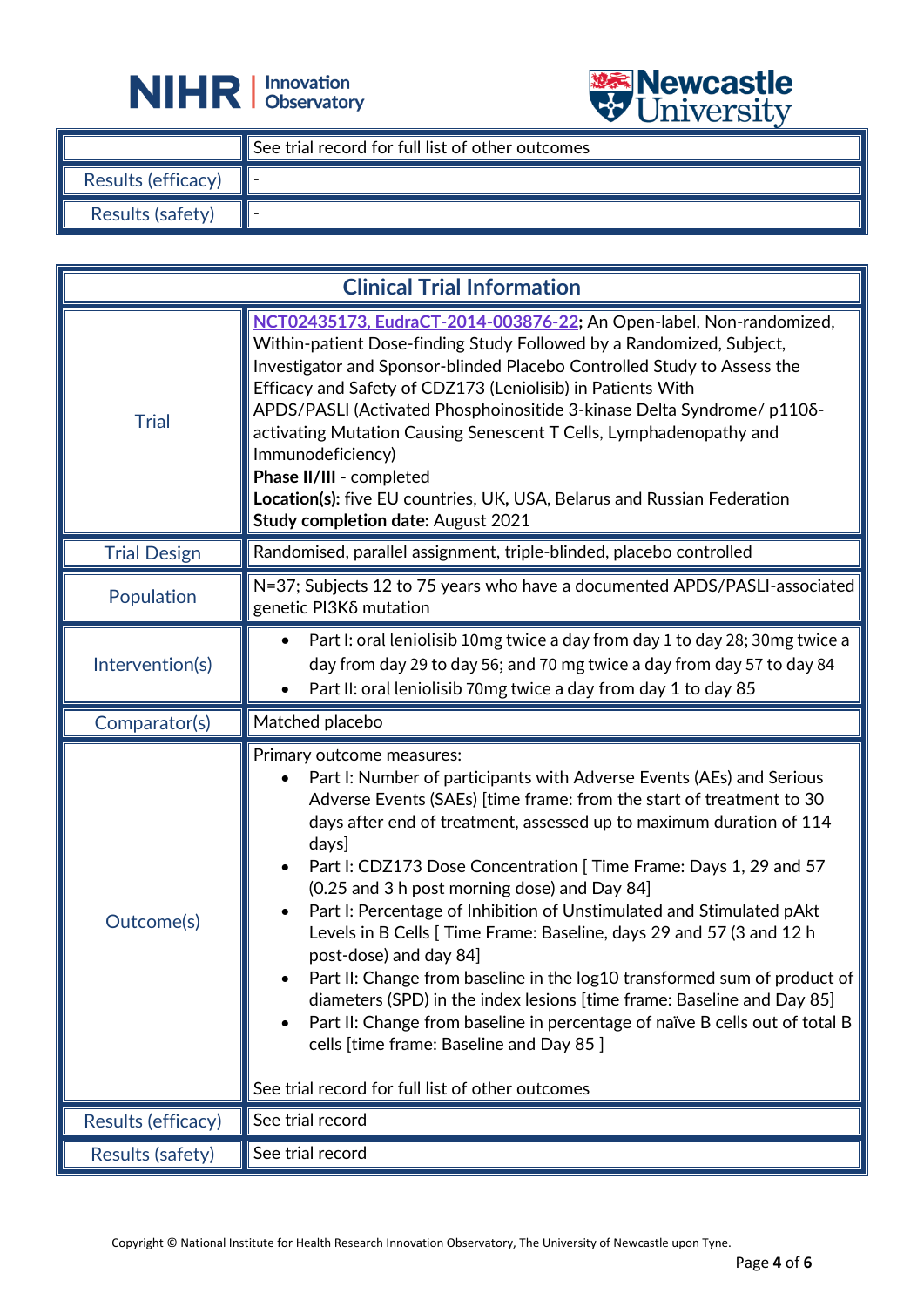



### **Estimated Cost**

Cost of leniolisib was confidential at the time of producing this briefing.

֦

**Relevant Guidance**

NICE Guidance

No relevant guidance identified.

NHS England (Policy/Commissioning) Guidance

 $\vert$ No relevant guidance identified.

Other Guidance

• International Patient Organisation for Primary Immunodeficiencies (IPOPI). APDS - activated PI3K delta syndrome. 2020.<sup>10</sup>

# **Additional Information**

# **References**

- 1 ClinicalTrials.gov. *Study of Efficacy of CDZ173 in Patients With APDS/PASLI.* 2021. Available from:<https://clinicaltrials.gov/ct2/show/NCT02435173> [Accessed 8 March 2022].
- 2 Specialist Pharmacy Service (SPS). *Leniolisib.* 2021. Available from: <https://www.sps.nhs.uk/medicines/leniolisib/> [Accessed 8 March 2022].
- 3 Tarantelli C, Argnani L, Zinzani PL, Bertoni F. PI3Kδ Inhibitors as Immunomodulatory Agents for the Treatment of Lymphoma Patients. *Cancers*. 2021;13(21):5535. Available from: [https://doi.org/10.3390/cancers13215535.](https://doi.org/10.3390/cancers13215535)
- 4 European Medicines Agency (EMA). *EU/3/20/2339: Orphan designation for the treatment of activated phosphoinositide 3-kinase delta syndrome* 2020. Available from: <https://www.ema.europa.eu/en/medicines/human/orphan-designations/eu3202339> [Accessed 8 March 2022].
- 5 Pharming. *Pharming announces positive results of Phase II/III pivotal clinical study of leniolisib for the treatment of activated PI3K delta syndrome.* 2022. Available from: [https://www.pharming.com/sites/default/files/imce/Press%20releases/Leniolisib%20results](https://www.pharming.com/sites/default/files/imce/Press%20releases/Leniolisib%20results%20final%20word%2001feb2022%20SEM2.pdf) [%20final%20word%2001feb2022%20SEM2.pdf](https://www.pharming.com/sites/default/files/imce/Press%20releases/Leniolisib%20results%20final%20word%2001feb2022%20SEM2.pdf) [Accessed 16 March 2022].
- 6 PharmTech. *Pharming Reveals Positive Trial Results for Leniolisib Study.* 2022. Available from: [https://www.pharmtech.com/view/pharming-reveals-positive-trial-results-for](https://www.pharmtech.com/view/pharming-reveals-positive-trial-results-for-leniolisib-study)[leniolisib-study](https://www.pharmtech.com/view/pharming-reveals-positive-trial-results-for-leniolisib-study) [Accessed 8 March 2022].
- 7 ClinicalTrials.gov. *Leniolisib | Recruiting, Not yet recruiting, Active, not recruiting, Completed, Enrolling by invitation, Unknown status Studies | Phase 2, 3, 4.* Available from: [https://clinicaltrials.gov/ct2/results?cond=&term=Leniolisib&type=&rslt=&recrs=b&recrs=a](https://clinicaltrials.gov/ct2/results?cond=&term=Leniolisib&type=&rslt=&recrs=b&recrs=a&recrs=f&recrs=d&recrs=e&recrs=m&age_v=&gndr=&intr=&titles=&outc=&spons=&lead=&id=&cntry=&state=&city=&dist=&locn=&phase=1&phase=2&phase=3&rsub=&strd_s=&strd_e=&prcd_s=&prcd_e=&sfpd_s=&sfpd_e=&rfpd_s=&rfpd_e=&lupd_s=&lupd_e=&sort) [&recrs=f&recrs=d&recrs=e&recrs=m&age\\_v=&gndr=&intr=&titles=&outc=&spons=&lead=&i](https://clinicaltrials.gov/ct2/results?cond=&term=Leniolisib&type=&rslt=&recrs=b&recrs=a&recrs=f&recrs=d&recrs=e&recrs=m&age_v=&gndr=&intr=&titles=&outc=&spons=&lead=&id=&cntry=&state=&city=&dist=&locn=&phase=1&phase=2&phase=3&rsub=&strd_s=&strd_e=&prcd_s=&prcd_e=&sfpd_s=&sfpd_e=&rfpd_s=&rfpd_e=&lupd_s=&lupd_e=&sort) [d=&cntry=&state=&city=&dist=&locn=&phase=1&phase=2&phase=3&rsub=&strd\\_s=&strd\\_](https://clinicaltrials.gov/ct2/results?cond=&term=Leniolisib&type=&rslt=&recrs=b&recrs=a&recrs=f&recrs=d&recrs=e&recrs=m&age_v=&gndr=&intr=&titles=&outc=&spons=&lead=&id=&cntry=&state=&city=&dist=&locn=&phase=1&phase=2&phase=3&rsub=&strd_s=&strd_e=&prcd_s=&prcd_e=&sfpd_s=&sfpd_e=&rfpd_s=&rfpd_e=&lupd_s=&lupd_e=&sort) [e=&prcd\\_s=&prcd\\_e=&sfpd\\_s=&sfpd\\_e=&rfpd\\_s=&rfpd\\_e=&lupd\\_s=&lupd\\_e=&sort=](https://clinicaltrials.gov/ct2/results?cond=&term=Leniolisib&type=&rslt=&recrs=b&recrs=a&recrs=f&recrs=d&recrs=e&recrs=m&age_v=&gndr=&intr=&titles=&outc=&spons=&lead=&id=&cntry=&state=&city=&dist=&locn=&phase=1&phase=2&phase=3&rsub=&strd_s=&strd_e=&prcd_s=&prcd_e=&sfpd_s=&sfpd_e=&rfpd_s=&rfpd_e=&lupd_s=&lupd_e=&sort) [Accessed 8 March 2022].

Copyright © National Institute for Health Research Innovation Observatory, The University of Newcastle upon Tyne.